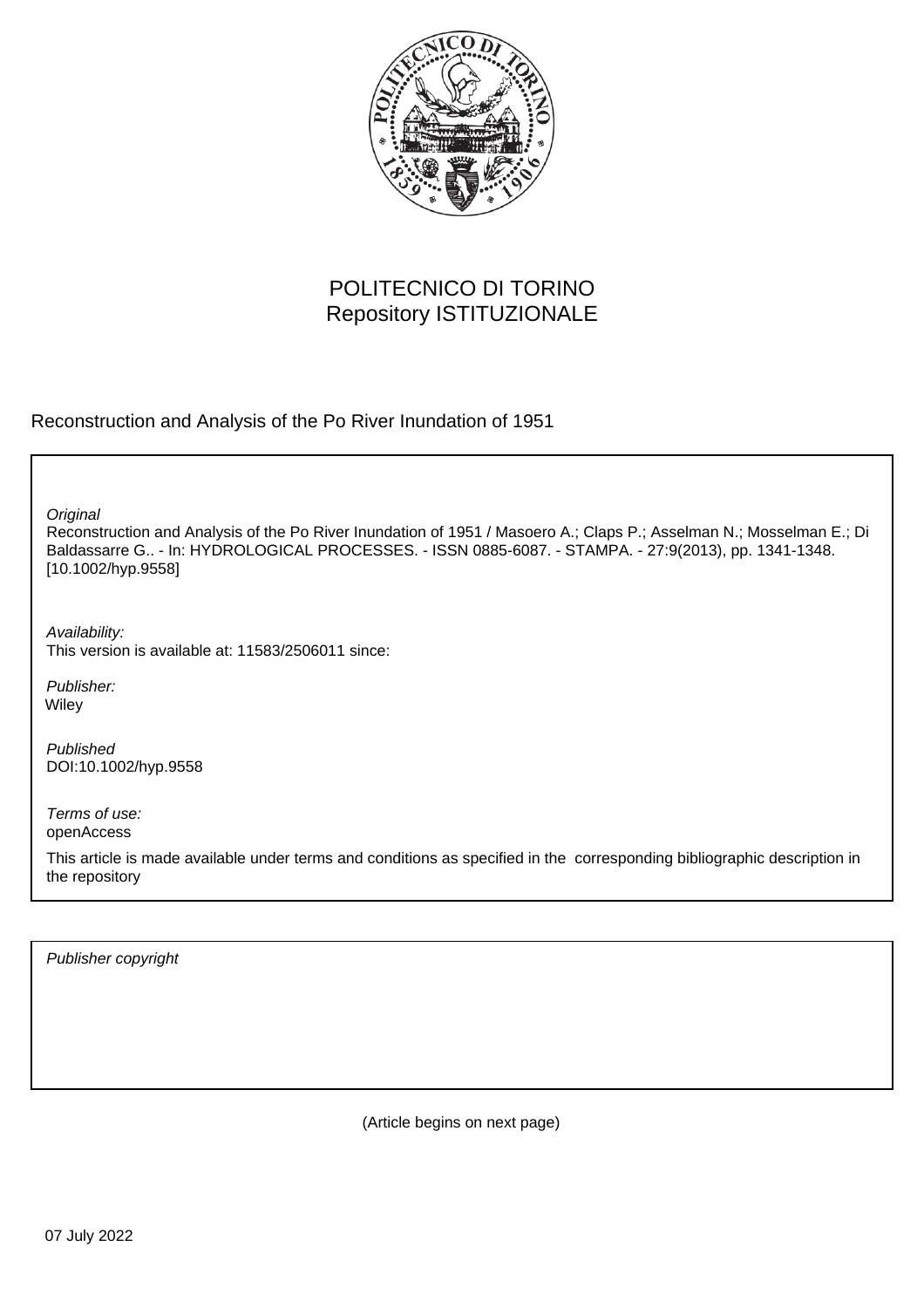# Reconstruction and analysis of the Po River inundation of 1951

Alessandro Masoero,<sup>1\*</sup> Pierluigi Claps,<sup>1</sup> Nathalie E. M. Asselman,<sup>2</sup> Erik Mosselman<sup>3,4</sup> and Giuliano Di Baldassarre<sup>5</sup>

<sup>1</sup> Politecnico di Torino, Dipartimento di Ingegneria dell'Ambiente, del Territorio e delle Infrastrutture, Torino, Italy<br><sup>2</sup> Deltares, Scenarios and Policy analysis, Delft, Netherlands<br><sup>3</sup> Deltares, Inland Water Systems

## Abstract:

Flood inundation models have become essential tools in flood risk management, being used also in the analysis of historical flood events, which is often needed for a reliable assessment of the potential flood hazard. This study aims at reconstructing the 1951 inundation of the Polesine Region, Italy. The 1951 flooding was a mayor natural catastrophe that caused a large inundated area (1080 km<sup>2</sup>) and produced devastating social consequences. The reconstruction of the 1951 hydraulic conditions is based on partial knowledge of discharges and water stages at the Pontelagoscuro gauging station (downstream of the 1951 levee breach) using extrapolation of the rating curves beyond the measurement range. This is, even today, something open to uncertainty. We applied a decoupled hybrid approach to the hydraulic modeling: a 1D model is used to simulate the flow into the river and to compute the flow through the levee breach; this result is then adopted as the inflow condition for a 2D model application on the inundated area. A good agreement between the patterns of the observed and reconstructed inundation areas was found, and the timing of the inundation was also found to be close to the information derived from the historical chronicles. The results of the flood inundation modelling exercise provide two practical insight: (i) obstacles in the floodplains increased the flooded area by 40% and prolonged the time to reach the sea from 5 to 15 days, (ii) the peak discharge of the event was overestimated by up to 20%

### INTRODUCTION

The increased socio-economic relevance of flood risk assessment has led to the development of innovative methodologies for the hydraulic simulation of river and floodplain systems, and has promoted the development of new techniques for flood hazard and inundation mapping (e.g. Di Baldassarre et al., 2010; Vorogushyn et al., 2010). In particular, one-dimensional (1D) and two-dimensional (2D) hydraulic models have been used more and more as numerical tools (e.g. Aronica et al., 2002; Hesselink et al., 2003; Pappenberger et al., 2005; Horritt et al., 2007) as these models have proven to be able to effectively simulate river hydraulics and floodplain inundation at different levels of detail (e.g. Horritt and Bates, 2001, 2002). Flood inundation models appear also to be useful tools for the reconstruction and analysis of historical events (e.g. Di Baldassarre et al., 2009b; Horritt et al., 2010), which can be very important to provide a comprehensive assessment of exposure to floods and to develop flood risk management plans as required by the recent Floods Directive 2007/60/EC (European Commission, 2007).

In this context, this paper describes the analysis and reconstruction of the 1951 inundation of the Polesine Region, Italy. The 1951 event was a natural catastrophe and had major hydrological relevance, as during that event, the historical maxima of discharge and water stage were observed in the downstream part of the Po River, even though a breach occurred while levels were rising. The 1951 peak discharge is therefore a crucial value for flood assessment in the lower Po region, because many studies on flood risk management in the Po River have been based on the estimated peak discharge of the 1951 event. The height of the levee system of the Po River, for instance, is almost everywhere established on a design flood wave (SIMPO, 1982), based on discharges 10% higher than the ones estimated for the 1951 event.

The objective of this research is twofold: (i) to show the applicability of a new approach in reconstructing historical inundation events by means of hydraulic modelling and (ii) to reconstruct discharges and water stages at the Pontelagoscuro's gauging station (downstream of the 1951 levee breaches), reaching a correct estimate of the maximum values, after validation by means of the results of the outflow modelling.

The whole approach is compliant with the uncertainty in the rating curves, which are known to affect flood discharge data (e.g. Pappenberger et al., 2005; Di Baldassarre and Montanari, 2009; Di Baldassarre and Claps, 2011). Flood discharges are usually not directly measured, but derived from observed water stages by means of a rating curve. This step entails a significant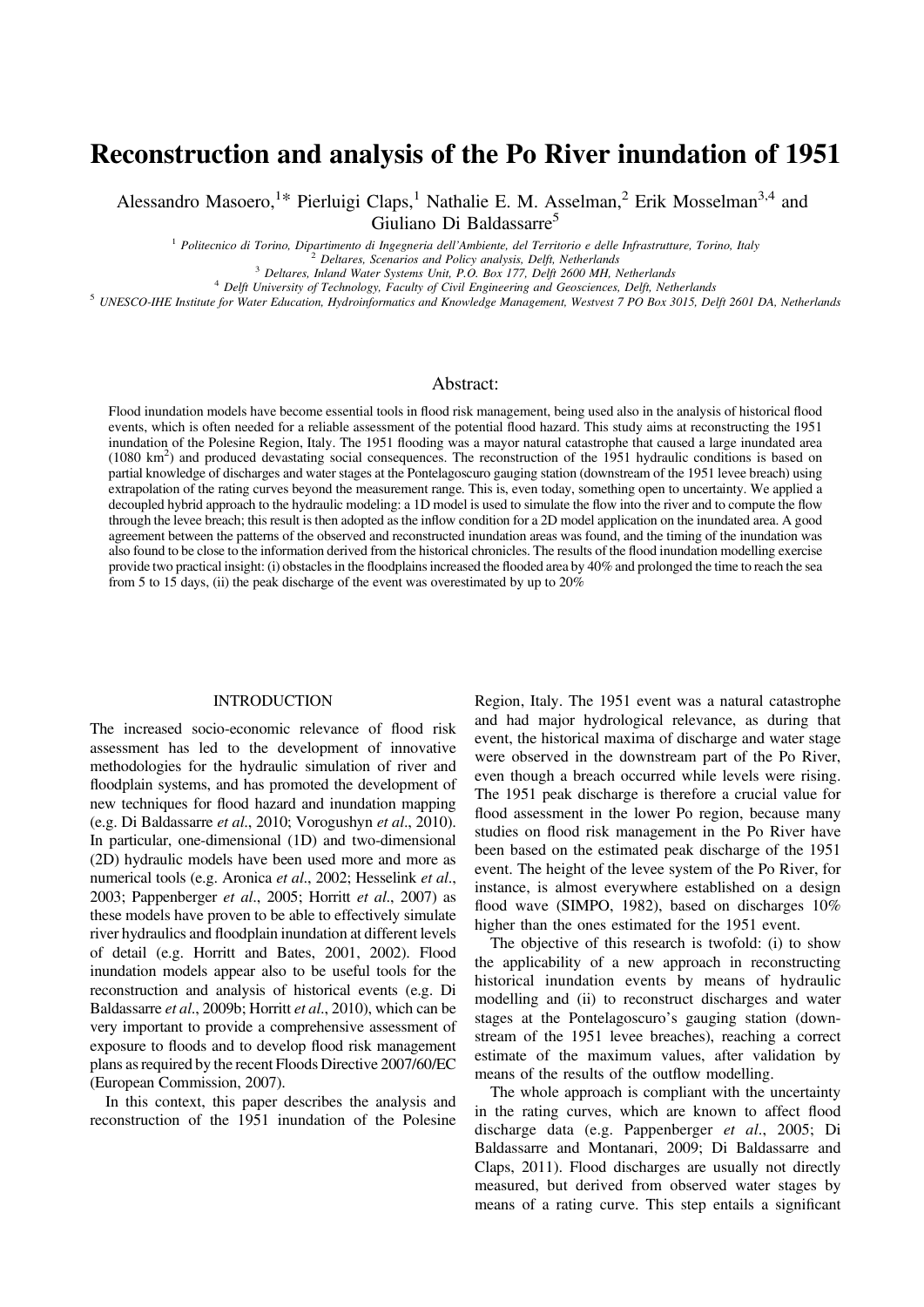uncertainty in the results, which becomes more relevant when extrapolating the rating curve far beyond the range of the calibration measurements. One of the possibilities to validate rating curves in the range of large discharges is to reconstruct a single significant value, as a historical maximum, by means of accurate hydraulic modelling. In that case, model accuracy depends on the reliability of initial and boundary conditions. When historical inundation events are considered, it is quite difficult to reconstruct initial and boundary conditions. Therefore, a detailed analysis and reconstruction of the observed inundation areas, volumes and timing can help in reaching a reasonable validation of the conditions assumed for the model and a reasonable estimate of the peak discharges. These estimates can then be used to verify the hypotheses made on the rating curves, as will be shown later in this paper.

Therefore, the main contribution of this paper is to validate the estimate of the flood peak discharge using the outflow model to check the consistency in all aspects of the inundation. The 2D modelling of the outflow dynamics can provide detailed information about flood wave velocity, inundated areas and volumes that can be used for subsequent analysis or for validating the 1D model results in terms of the outflow discharges. In this study, which reconstructs an historic event of 60 years ago, we decided to verify and validate the results using the recorded timing of the inundation, which is one of the clearest sources of information available. This estimate is less uncertain than that obtainable by only extrapolating the rating curve beyond the measurement range. The reconstruction of the historical inundation event is tackled by means of the HEC-RAS and SOBEK numerical models. Model results were validated using data on water levels, the recorded timing of the peak, the extension of the inundated area and the timing of the inundation as obtained from chronicles and reports. Boundary conditions for the 1D model were built using recorded levels at two gauging stations, one located upstream and another downstream the main levee breach. Hydraulic conditions in these sections will be extensively discussed in the following.

## STUDY AREA AND AVAILABLE DATA

The Po River is the longest river in Northern Italy, with about 650 km length, starting in the Western Alps and draining into the Adriatic Sea, where it creates a large delta formed by hundreds of minor channels. With an area of 71 000 km<sup>2</sup>, the drainage basin is also the largest in Italy. It is characterized by a peculiar hydrographic and topographic configuration, due to the presence of both Alpine and Apenninic rivers, that leads to a complex response to precipitation events, especially in terms of timing of flood peaks coming from the Apenninic and Alpine tributaries.

The hydraulic modelling analysis was performed on a 90-km reach of the lower part of the River Po (Figure 1), between the gauging stations of Ostiglia and Papozze. The investigated reach excludes the branches that are part of the Po Delta, as they are located downstream of the Papozze gauging station. Levee breaches that caused the catastrophic flood on the night of November 14<sup>th</sup> 1951, near the village of Pontelagoscuro, were in the considered reach. Within the studied reach, the riverbed is basically canalized between two lateral banks, with an overall width of about 1 km that is reduced to 400 m at a few locations, such as near the sections of Revere and Pontelagoscuro.

The area affected by the inundation, i.e. the Polesine region, consists of the plain between the lower portion of the rivers Adige and Po, up to the Adriatic Sea that defines the East border of this region. The Polesine region is marked by the darker grey color in Figure 1. Morphologically, the Polesine region is a wide lowland area, with large areas below sea level. A network of embanked rivers and channels crosses the region, defining a number of sub-areas that are isolated from each other.



Figure 1. Test site: the lower portion of Po River and The Polesine Region; location of Ostiglia (Δ) and Papozze (▲) gauging stations, upstream and downstream limits of the 1D model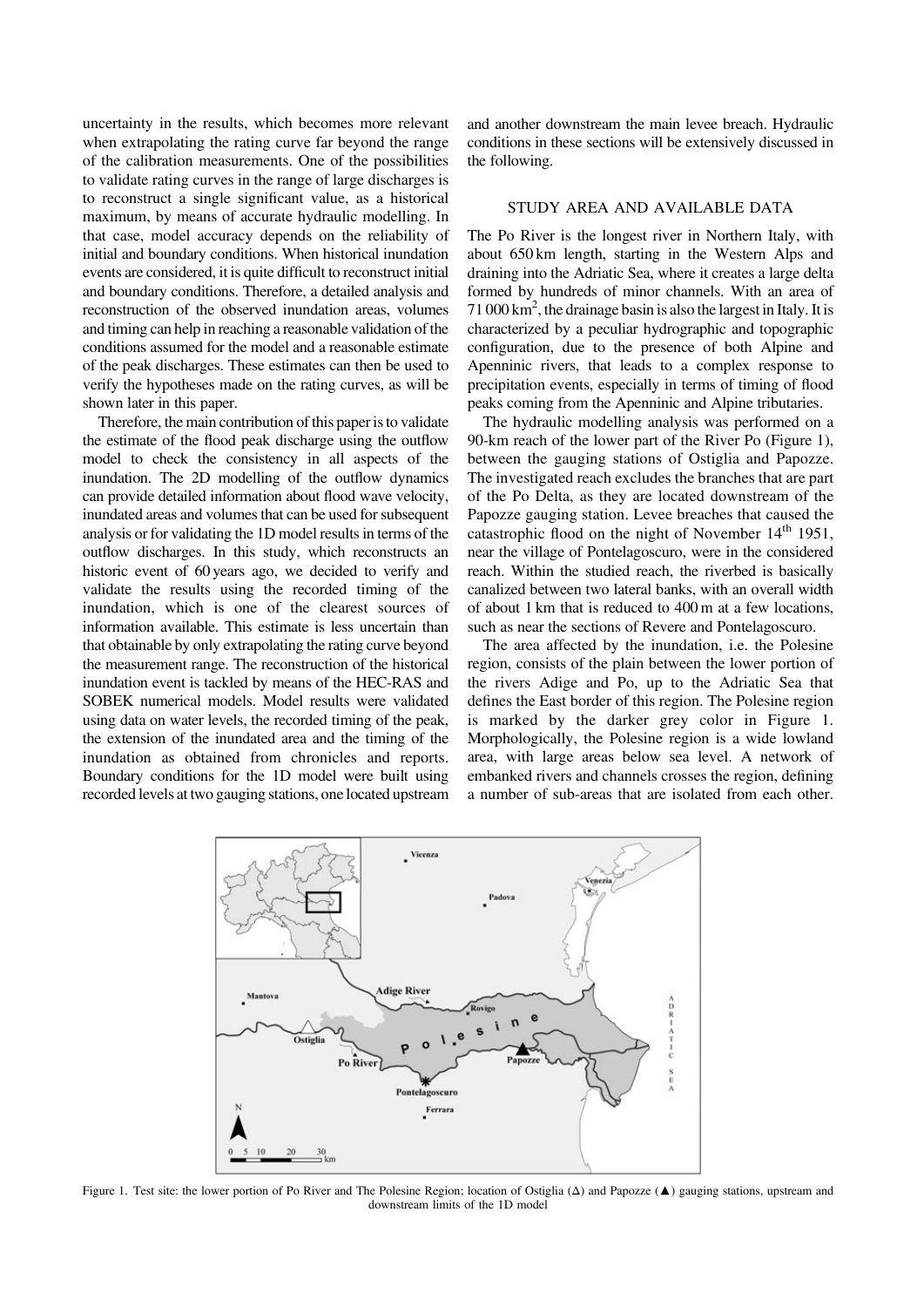Application of the 2D model will demonstrate how separation of sub-areas, due to man-made obstacles such as roads and embankments, significantly affected the flooding dynamics.

## Available data

The relevant data were collected with the help of the Interregional Agency for the Po River (Agenzia Interregionale per il Fiume Po, AIPO, Italy). The data consisted of time series of river discharges and water levels, river bed geometry, the morphology of the flooded areas and the timing of inundation. Being related to an event of 60 years ago, data collection required patience and care.

Recorded water stages at Ostiglia and Pontelagoscuro's gauging stations are reported in the 1951 Hydrological Yearbook (Servizio Idrografico e Mareografico Nazionale, 1956). These values are considered reliable, except for the peak value at the section of Pontelagoscuro as it is located downstream the main levee breach. Different references give different values of the peak water level at Pontelagoscuro (see Table I).

Table I. 1951 peak water level at Pontelagoscuro

| Reference                                                                       | Water level at<br><b>Pontelagoscuro</b> m ASL |  |  |
|---------------------------------------------------------------------------------|-----------------------------------------------|--|--|
| 1951 Hydrological Yearbook – Section F                                          | 12.79                                         |  |  |
| Civil Engineering Office of Rovigo                                              | 13.70                                         |  |  |
| Ufficio Idrografico Magistrato del Po                                           | 12.49                                         |  |  |
| Caratteristiche idrometriche del tratto<br>inferiore del Po, M. Rossetti (1960) | 13.58                                         |  |  |

The primary levee, where the upstream breaches occurred, had a crest elevation of 13.35 m asl in 1951. As the failure was due to overtopping, the water level had to be higher than the levee crest. For this reason, we consider valid the peak water level of 13.58 m asl given by Rossetti (1960) and used by Mainardi (1991).

The opening of the three breaches on the primary levee is well documented in the chronicles (6.30 PM of 14th November at Paviole and around 8.30 PM at Bosco-Malcantone). As until the 30th November, it was impossible, due to the impressive outflow, to carry out the bathymetric survey, no information about breach development was found. The only available data (Figure 2) is the final breach geometry, as reported by Sbrana (1952). We assumed the breach to open instantaneously. This assumption does not have a significant effect on the results of the inundation model, because of the long duration of the flood that lasted more than 16 days (e.g. Di Baldassarre et al., 2009a). We defined the bottom of the breaches at the same elevation as the ground level behind the levee (around 7 m asl). Therefore, the scour hole was not taken into consideration.

The propagation of the flood is well described in the studies by Mainardi (1991) and Govi and Turitto (2000). The inundation started on the 14th of November 1951 at 6.30 PM, when the first breach occurred. The maximum flood extent occurred two weeks later, the 27th of November, when the flood water reached the sea. The total inundated area was around  $1080 \text{ km}^2$ , and depths up to 6 m were observed in the area near the city of Adria. Of relevant importance is the timing and the sequence of inundation in the sub-areas defined by the minor-channel



Figure 2. Final geometry for Bosco and Malcantone breaches, as reported by Sbrana (1952)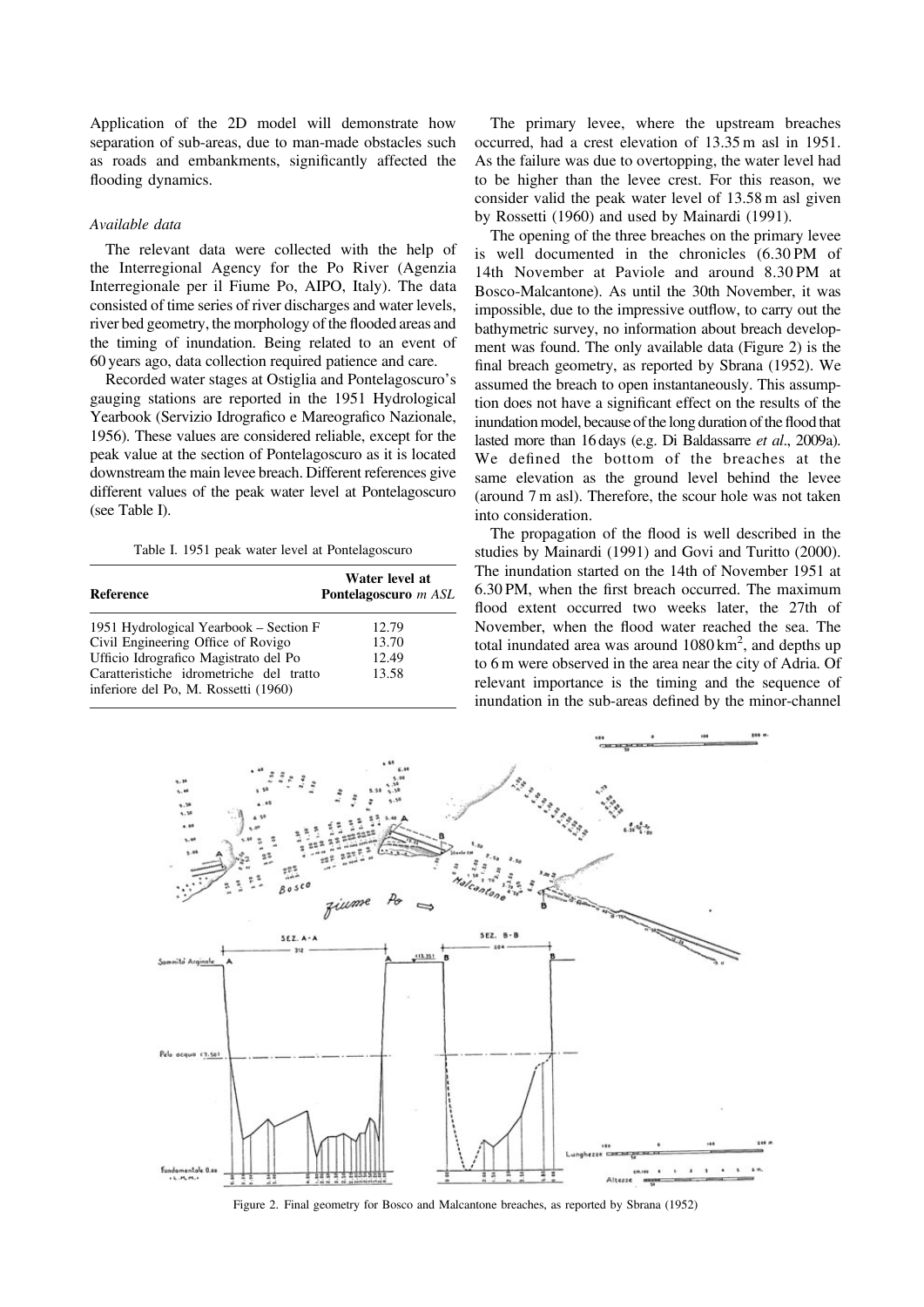dikes: Rovigo was flooded after 50 h (distance of 24 km) and Adria (40 km) was flooded after 60 h.

## INUNDATION MODELLING

A hybrid decoupled methodology, based on the combination of 1D and 2D approaches, was used to perform the numerical simulations. In this application, as the Po levees are about 10 m higher than the flooded area, the assumption of no hydraulic interaction between the two currents can be considered reasonable. This combined type of modelling was already demonstrated as valid by Aureli et al. (2006) for a similar reach of the River Po. Compared to a fully 2D model the 1D–2D approach has the advantage of a consistent reduction in the computation time.

In the present study, a freeware 1D model (HEC-RAS; Hydrologic Engineering Center, 2001) was used to simulate the flow in the river and to compute the flow through the levee breach. The simulated flow through the breach was then adopted as the inflow condition for the 2D model of the inundated area (SOBEK; Delft Hydraulics, 2000). The advantages of using a fully fledged code like SOBEK for the 2D part is that this software can suitably simulate the flood propagation on a plain characterized by minor channels, embankments and dikes, elements that made the inundation sequence particularly complex.



Figure 3. Rating Curves at Revere-Ostiglia (a) and Pontelagoscuro (b). The stage-discharge values measured in 1954 (grey triangles) are compared with the reconstructed rating curve obtained using Manning's coefficient n = 0.03 s/m1/3 (black dotted line). The figure also takes into account a 7% uncertainty range (grey dashed line) as given by Di Baldassarre and Montanari (2009)

1D modelling. The geometry of the 93-km reach of the River Po, from Ostiglia (Mantova province) to Papozze (Rovigo province), was described by using 21 cross sections surveyed in 1954 by the Magistrato del Po. The automatic routine of the HEC-RAS geometric data editor was used to interpolate between these cross sections. The stage-discharge relations used as boundary conditions for the 1D HEC-RAS model were the historical (1954) rating curves at Revere and Pontelagoscuro (measurement range up to  $4000 \text{ m}^3/\text{s}$ ). The roughness coefficient was used as a calibration parameter. The model calibration was performed in a steady-state mode, comparing results for different Manning coefficients with the historical records of discharges and water levels. Considering also the uncertainty associated to direct measurements, we were able to define a confidence interval for the results in a range of Manning coefficients, n, from 0.029 to 0.031 s/m $^{1/3}$ . Results for the best fitting parameter  $(n = 0.030 \text{ s/m}^{1/3})$  are shown in Figure 3.

After the calibration of the 1D model, the November 1951 flood hydrograph was simulated. As flow boundary condition, the hydrograph at the upstream end of the reach (Ostiglia) was used. The hydrograph was derived from the water stages available at the Ostiglia gauging station, reported in the 1951 Hydrological Yearbook. Given that the backwater length for this reach is between 14 and 20 km (Castellarin *et al.*, 2009), the water levels at Ostiglia were not significantly affected by the breaches that occurred 40 km downstream. A constant slope along the river was assumed to estimate the water level at the downstream boundary at Papozze. The three known levee breaches (located at Bosco, Malcantone and Paviole) were defined within HEC-RAS by modelling the left bank as a lateral structure and then imposing the failure, by lowering of the structure at a fixed time. As there were some uncertainties about the historical observation of the growth rate and the ultimate depth of the breaches, their geometry and dynamics were imposed using the following assumptions: (i) the formation of scour holes, caused by the impressive outflow, was not taken into consider-



Figure 4. Model evaluation: observed and simulated stage hydrograph in the middle of the reach (Pontelagoscuro) during the 1951 event. The visible difference between simulated and observed levels, just before the flow peak, is due to the non-uniform storage characteristic of the Po-system as described in Jansen et al. (1979)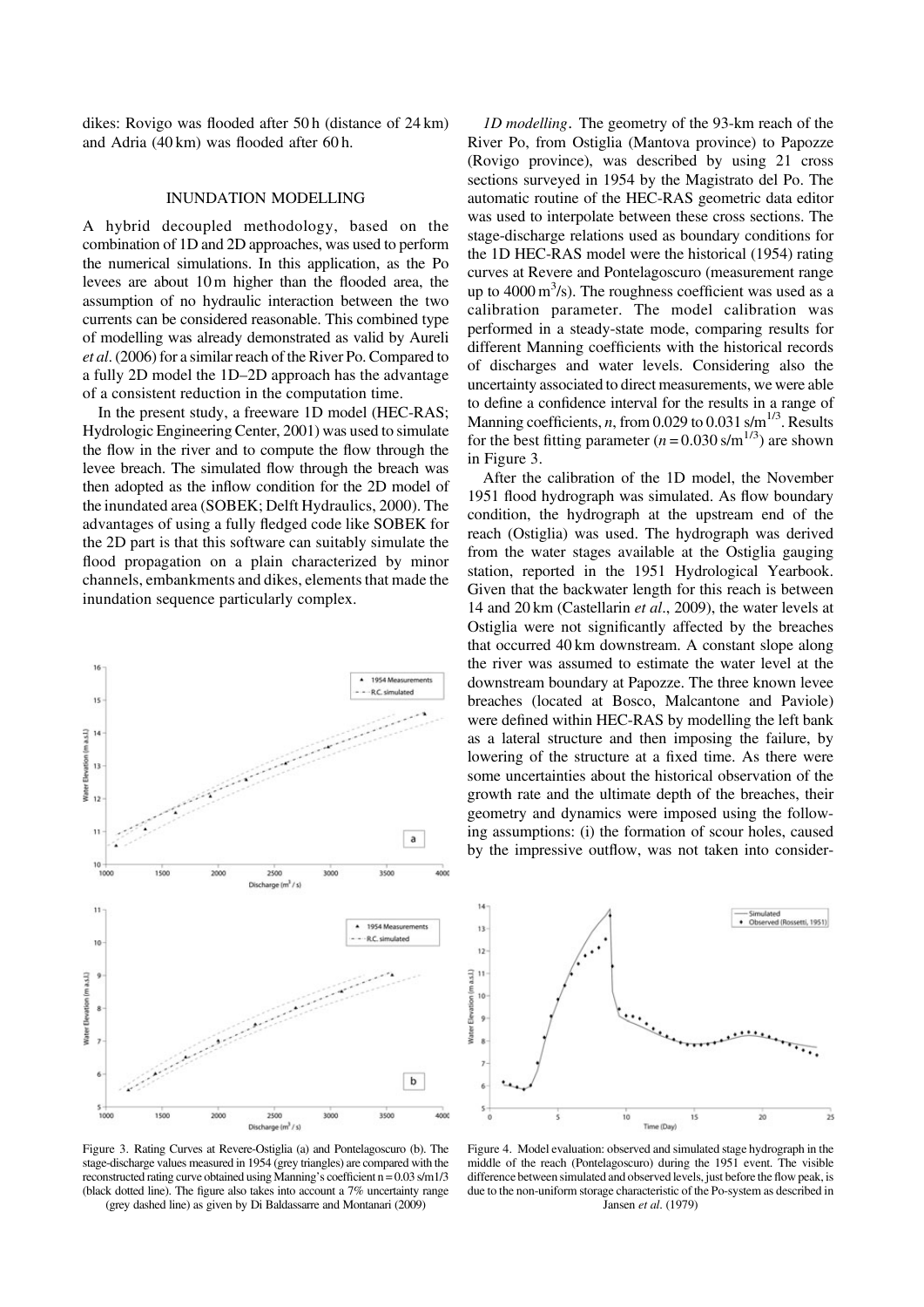ation for modelling the depth of the breach; (ii) the breach was assumed to occur instantaneously, an assumption that does not affect the results of the model because the duration of the Po flood is long in comparison to the duration of breach growth (Di Baldassarre et al., 2009a).

The model results have been validated by comparing the simulated water levels with the observed hydrograph (Figure 4) at Pontelagoscuro, as reported in the 1951 Hydrological Yearbook. This station is located between the two breaches and in a central position along the considered reach. From Figure 4, one can recognize that in the first part of the hydrograph, just before the peak flow, there is a clear difference between the simulated and observed levels. This is a peculiarity of the non-uniform storage characteristics of the Po system (Jansen et al., 1979). Along the Po River, floodplains are protected from minor events by a secondary levee system located near the channel banks. When the flood discharge overtops these levees, the peak of the flood wave is cut due to the storage effect of closed (inactive) floodplains beyond the secondary levees. In the case of a major event, such as that of 1951, the Po system may fail: once the floodplain is filled up, the water level in the river rises rapidly, as additional storage of water is impossible. The 1D model can account for the temporary storage in inactive floodplains. However, in the present study, this detailed simulation has not been attempted, both for the insufficient data and because the levee failure occurred much later, when no storage effects occurred. Figure 4 shows that the peak value was reached after the end of the non-uniform storage and is well reconstructed by the model.

2D Modelling. To simulate the flow in the flooded area, a 2D model (SOBEK) was used. The simulated flow through the breaches was used as boundary condition. The topographic data of the inundated area consisted of a 90-m resolution digital elevation model derived by the NASA SRTM project (Farr et al., 2007). The SRTM data have an original spatial resolution of 90 m, that we averaged to a coarser resolution of 190 m to reduce the random vertical noise and to remove small imperfections in the DEM. For flat regions, like the Polesine plain, the magnitude of the random vertical error can be lower than 2 m (Rodriguez et al., 2006). It is important to remark that this geometry represents the terrain configuration in February 2000, the time of the Shuttle Endeavour Mission, and not the original 1951 topography. At the time of the event under study, there were differences due to the morphological characteristics of the Polesine Region (a lowland plain, part of an extending delta). To deal with this level of uncertainty, objects such as road embankments, channels and levees that were present in 1951 and that significantly affected the flood dynamics were included in the model. Given the role played in the inundation dynamics, a particular attention was dedicated to recovering and reconstructing the historical configuration of these man-made obstacles. Since no backwater effects were involved, 1D and 2D models are decoupled. Therefore, the topographical model needs to be consistent only with the relative ground elevations, and so accuracy in absolute elevations is not an issue in this case. Given the extension and the topography of the study area, a flat plain with extremely low differences in elevation, and that we averaged our grid to a coarser resolution, we can assume that vertical random errors do not affect significantly our results.

The 2D model results were verified by comparing the observed flood extent map of the November 1951 event (reported in the specific annex, Section F, of the 1951 Hydrological Yearbook) with the simulated maximum inundation extent (Figure 5). To evaluate the match between the observed and simulated areas, a measure of fit, defined by Horritt et al. (2007), was used:



Figure 5. Simulated and observed inundation areas; A, B and C zones are represented to have a measure of fit as given by Horritt et al. (2007). The figure also shows the location of the 1951 levee breaches that occurred in Paviole (1) and Bosco-Malcantone (2)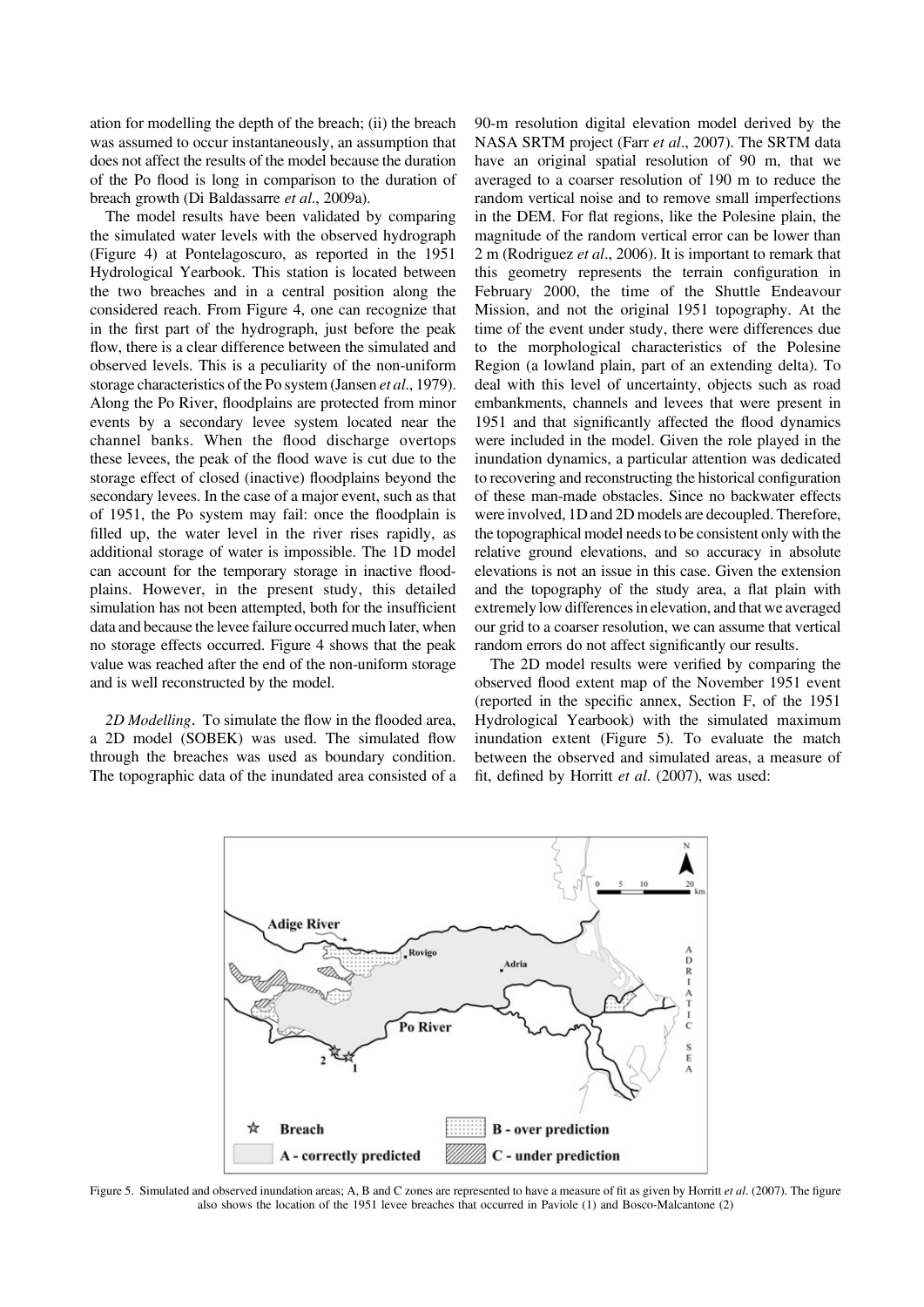

Figure 6. Sub-areas (from 1 to 5) that defined the steps of the inundation. The main hydraulic obstacles, Fossa di Polesella (A) and Canale di Valle (B) are reported. The results of a simulation in an obstacle-free scenario is also shown in this figure (black dashed area)

$$
F = \frac{A}{A+B+C} \cdot 100\tag{1}
$$

where A is the area correctly predicted as wet by the model, B is the area predicted as wet but observed as dry (over-prediction) and C is the wet area not predicted by the model (under-prediction).The measure of fit F was found to be about 87%. Considering that several data were retrieved just from the chronicles (Lugaresi, 2001), this appears to be an encouraging outcome.

The timing of inundation has also been investigated and used to validate the model results, by reconstructing the inundation sequence in the sub-areas defined by the river and by minor-channel embankments (Figure 6). The numbering of sub-areas defines the steps of the inundation sequence. Only for sub-areas 2 and 3 there are some differences between observed data and model results: in the chronicles, the inundation is reported to occur at the same time in these sub-areas, but the model simulates a delay in the inundation of the eastern part of sub-area 2. It is interesting to notice that the presence of obstacles in the flood plain forced the flow into defined routes, hampering the flow towards the sea and causing the inundation of areas located upstream of the breaches (the western part of sub-area 1 in Figure 6) and outside the natural drainage path (the western part of sub-area 4 in Figure 6). In detail, two main obstacles transverse to the natural flow direction (Fossa di Polesella and Canale di Valle) had deeply affected the inundation dynamics and timing, while the minor channel levees (Adigetto and Canal Bianco) played an important role in constraining the flow in defined routes and dividing the plain in separated polders.

Results from the 2D model application give an indication of the correct estimate of the total volume through the levee breaches, which amounts to around  $37$  million m<sup>3</sup>.

To better understand how and how much hydraulic obstacles affected the dynamics of the flood wave propagation over the plain, a simulation in an obstaclefree scenario was run. The results given by this scenario (dashed area in Figure 6) show that the inundated area would have been 30% smaller than the observed one and the time to reach the sea would have reduced to 5 days, instead of 15. These results, which underline the impact of artificial obstacles on flood propagation, are of interest as they concern also the present-day flood management plans for the region under study.

| Table II. Results of the reconstruction of the 1951 inundation |  |
|----------------------------------------------------------------|--|
| $1951$ event                                                   |  |

| Cross section                     | Progressive<br>distance<br>from Tanaro<br>km | 1791 UVUIL             |                      |                         |                            |
|-----------------------------------|----------------------------------------------|------------------------|----------------------|-------------------------|----------------------------|
|                                   |                                              | Past study (SIMPO '82) |                      | This study              |                            |
|                                   |                                              | Discharge<br>$m^3/s$   | Water level<br>m ASL | Discharge<br>$m^3/s$    | Water level<br>m ASL       |
| Revere-Ostiglia<br>Pontelagoscuro | 510<br>565                                   | 11 260<br>11580        | 19.76<br>14.20       | 9500-10100<br>9100-9650 | 19.48-19.49<br>14.19-14.22 |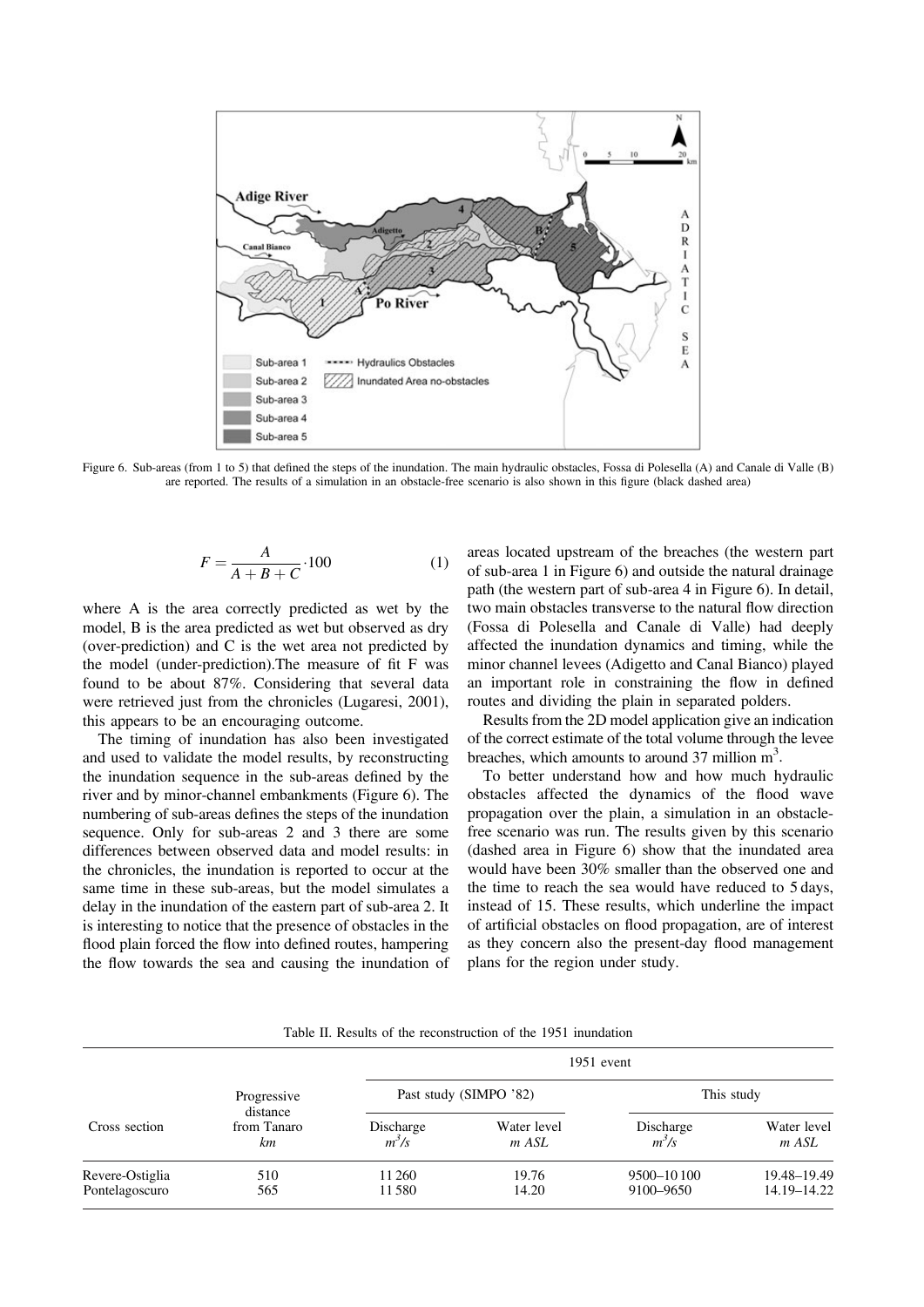

Figure 7. Trend of maximum discharge along the Po River. Reconstruction of 1951 discharge made by PAST studies (light-grey dotted line) and THIS study (black solid line) are compared with the 2000 event discharges (dark-grey dotted line). The light-grey area around the estimated values represents the uncertainty

## DISCUSSION: CRITICAL ISSUE CONCERNING THE 1951 PEAK DISCHARGE ESTIMATE

Based on the results of the flood inundation modelling, some considerations about the relation between water stages and discharges can be drawn. Table II shows the discharge values reconstructed previously in a no-breach scenario using another model of the Po River (AdBPO, Po River Basin Authority) and the ones obtained in the present study. To highlight the uncertainty in the results, we decided to provide a range of discharge values, on the basis of the confidence interval. This interval is defined, as stated before in the paper, by the uncertainty in the 1D model roughness coefficient.

Even considering the uncertainty, one can recognize that the maximum discharge in the lower portion of the Po River obtained in this study is significantly lower (about 20% less) than the one estimated in the past, i.e. the value that was used to create the SIMPO design flood hydrograph (SIMPO, 1982). It is worth remarking again that the 1951 peak discharge value has been crucial in defining flood risk management actions and measures on the Po River, such as the levee height, that is almost everywhere based on the SIMPO design flood profile.

To further validate the present study results, the peak estimates were compared with those obtained in an event of comparable magnitude on the Po River in October 2000 when, of course, no levee breaches occurred. By considering the 1951 peak discharges (Figure 7) and those of the 2000 flood event, reconstructed from the surveyed water stages, a significant anomaly appears in the lower portion of the Po River. In the upstream sections of Boretto and Borgoforte, the maximum recorded discharge of the 2000 event was very close to the maximum discharge observed during the 1951 flood. In contrast, at the downstream cross section of Pontelagoscuro, the recorded peak discharge of the 2000 flood event was much less than the previously estimated 1951 peak as reported in SIMPO (1982). However, the peak discharge value reconstructed in this study for the 1951 flood seems more consistent with the observed discharge of the 2000 flood. Therefore, this study seems to accurately reproduce the attenuation of the peak discharge between Borgoforte and Pontelagoscuro, which was actually observed during the 2000 flood when no levee breach occurred. The 1951 peak discharge value calculated at Ostiglia by the present study confirms the observation during the 2000 event of a significant attenuation between Borgoforte and Sermide, located 18 km downstream Ostiglia (see Figure 7), where gauging station were active in 2000.

The above-mentioned discrepancy on the estimated 1951 peak can be explained assuming that previous analyses may have overestimated the peak discharge of the 1951 event by underestimating the volume of water that flowed from the river into the closed floodplains beyond the secondary levees between Borgoforte and Pontelagoscuro. Therefore, accurate computation of the outflow volumes, requiring careful definition of the spatial domain and validation both in the extension and in the timing of the inundation, is crucial for the 1951 peak estimate and fully motivates the efforts of applying 2D rather than 1D modelling.

### CONCLUSIONS

Historical events can be important for defining flood risk management plans in a region; nevertheless, their dynamics are affected by considerable uncertainty as it is often difficult to define the past hydraulic conditions. This work describes the hydraulic conditions that occurred in a historical inundation event, with the aim of reconstructing peak discharge values by accurate estimation of the volume of water that overflowed the adjacent polders. To this end, we simulated the discharge hydrograph that flowed through the Po River levee breaches, in 1951, which caused the catastrophic inundation of Polesine Region in Italy. To obtain a reliable reconstruction of the event, this study used flood extent maps for the comparison of observed and simulated inundation areas. Also, the inundation timing was used to validate the results, as it is one of the clearest sources of information available for the 1951 event. To comply with various hydraulic boundary conditions, we used a combined 1D-2D numerical modelling approach, with the objective of reconstructing and verifying discharges estimated downstream the main breaches, at Pontelagoscuro, during the 1951 inundation. This estimate is particularly valuable as during this event, the maximum values of discharges and water stages were recorded in the lower portion of the Po River.

The estimation of flood peak discharges is crucially related to the reliability of stage-discharge relationships in the highest part of the curve. In this study, the independent reconstruction of discharges that occurred in a given event led to the validation of the highest point in the rating curves. The present work treated as hard data the direct measurements of water level and river discharge that were used to calibrate the hydraulic model in view of their associated uncertainty (negligible for water level measurements, and 7% accuracy for direct discharge measurements; e.g. Pappenberger et al., 2005;